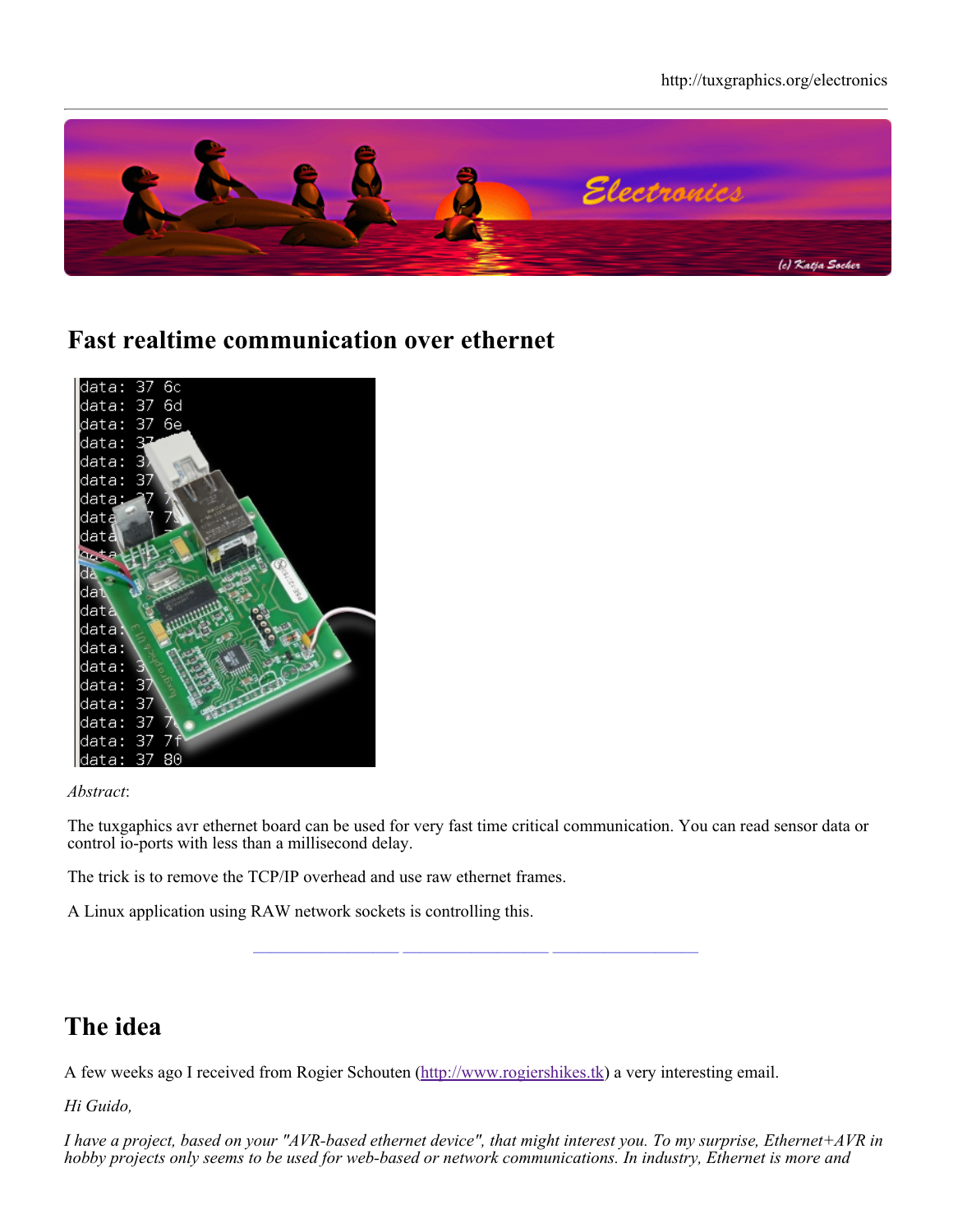*more used for fast I/O (i.e. on a cable with only master PC and slave devices). You can look up e.g. the "EtherCAT" standard if you like.*

*With this in mind, I changed your code for faster, possibly real-time communication between PC and AVR. I dropped support for higher-level protocols such as UDP, and in return there is faster communication, suitable for e.g. controlling a robot directly from the PC. It is a great replacement for e.g. the RS232 link that I used for such purposes. The code described here allows for sending a packet AND receiving the reply in under 320 microsec. This allows for about 3kHz updates. Using a real-time extension for linux (such as Xenomai+RTnet), this communication can be made real-time (i.e. supporting deadlines).*

*This is an application that I really missed on the tuxgraphics website, so I give you the code and you can do what you want with it.*

*Regards, Rogier*

I looked at Rogier's code (download at the end of this article) and what he did is this: He reduced the overhead for packet communication to almost zero by removing all the protocol layers except plain IEEE 802.3 ethernet and he minimized the communication between ethernet controller chip (enc28j60) and avr microcontroller. To use this you need a direct straight ethernet cable between avr ethernet board and a Linux PC (a direct cable and not a cross over cable is needed because the tuxgraphics ethernet board has a auto-MDIX jack).

His linux control application does not necessarily need a real-time extension for linux. Any linux PC will do. You just have to run it as root and you can still get communication packets flying between PC and avr ethernet board in fractions of milliseconds intervals. The ethernet cable can be 100m long.

## **Changes to run the data over a small switched LAN connection**

Rogier's code is optimized for speed but can not be used with a LAN in-between. It has to be a dedicated cable. The reason is that reply packet is sent back to the broadcast address FF:FF:FF:FF:FF:FF. This was done because setting the correct address would cost time.

I wanted to see if it can be changed to add a bit more "networking overhead" and be able to run it over the normal office LAN. So the code presented as part of this article can be run safely on a LAN used by other PCs as long as the LAN is not carrying too much traffic and there must be only switches in the LAN connection between controlling PC and avr ethernet board. The advantage would be that a PC with only one network card can communicate in real-time with the avr ethernet board and still use the normal office network at the same time.

In the download section for this article you have the choice to select whatever is more suitable for your purpose. The original "rogier" code which is optimized for speed and the slightly slower code which can run over LAN switches.

#### **Switches, Hubs and WIFI-routers**

10 years ago Hubs where the state of the art interconnection points on a LAN. A Hub is just an amplifier and it does not look at the data in the packet. Today it is even difficult to buy a Hub. Most boxes, even for small office applications, are LAN-switches. A switch looks at the ethernet frame and sends it only out on the ports where the communicating equipment is connected. Switches should send any traffic for which they don't know where to send it too just to all ports but it seems that some manufactures assume that the only packet traffic is IP. They just drop packets when they don't know where to send them to.

Communication on a local LAN in the IP world starts with an ARP request. That is a "search for the MAC address" of a given IP address. The ARP request is sent to the broadcast MAC address FF:FF:FF:FF:FF:FF. The IP host owning the IP address replies with its own MAC address. By looking at the ARP requests and replies the LAN switches can learn where the hosts in the network are connected and to which ports to send the packets to.

In our case we don't use IP addresses. Everything is based on ethernet and Mac-addresses but to be able to work with those broken LAN switches (or optimized LAN switches as the manufacturer would probably call them) we need to let the LAN switch know what the MAC address of the ethernet board is before sending actual traffic. This is called gratuitous ARP request. This is a spontaneous ARP request and we fill in some dummy IP address (=never used) just to teach the switch what our MAC address is. The gratuitous ARP is sent at startup of the board as soon as the link comes up.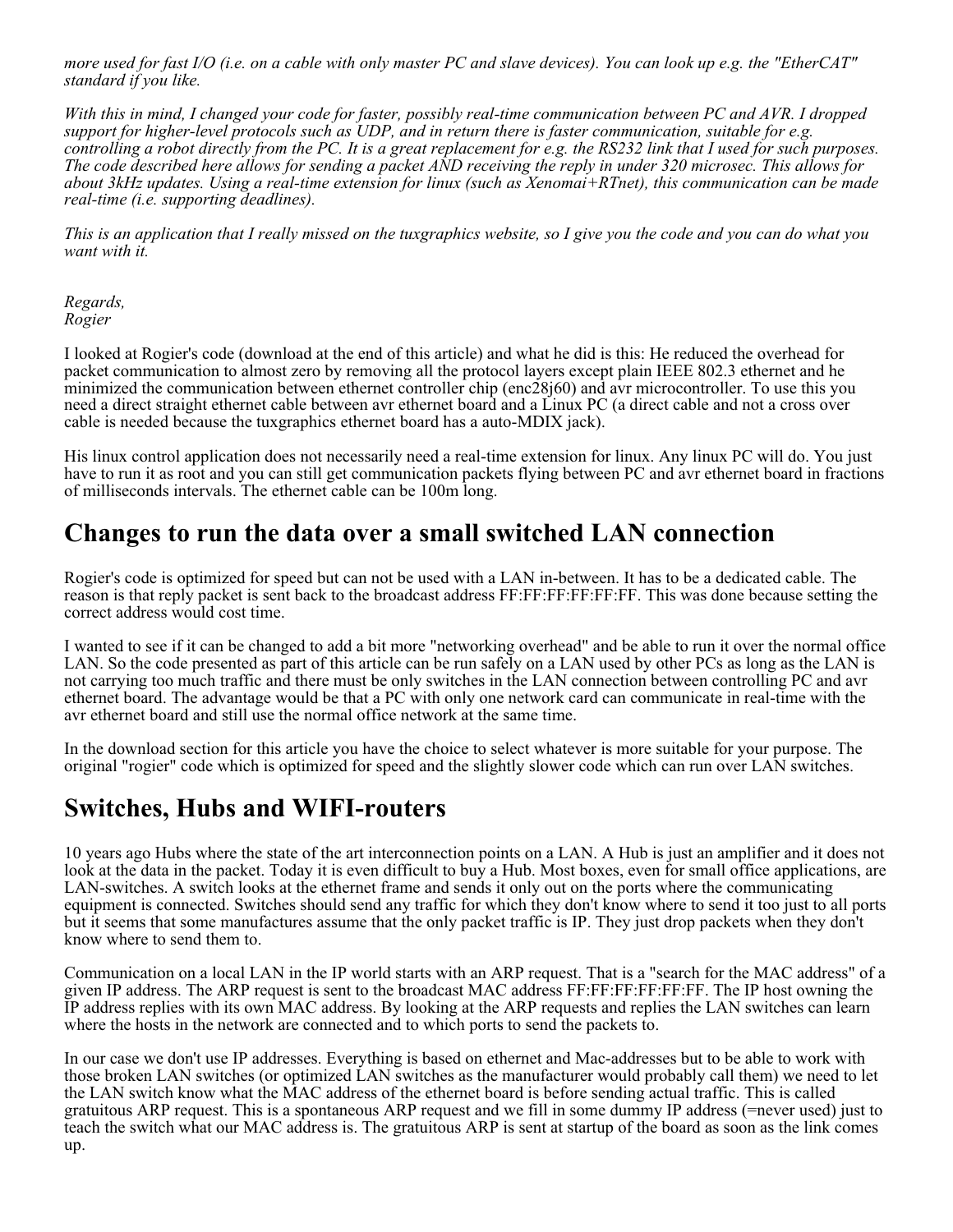While working with this ethernet realtime communication software I learned also something about WIFI-routers. I always thought that they are just switches inside the LAN and the routing function comes only in place when sending data to the Internet. This is not the case. At least for my netgear WIFI router. It does not switch any traffic between wired LAN and WIFI LAN unless those are ethernet frames containing IP traffic. In other words plain ethernet communication does not work over WIFI networks of this kind. It works only over HUBs and LAN switches.

#### **Summary: what is needed to run it over the LAN**

In order to send plain ethernet frames over the LAN without flooding the network we need two things:

- Use only unicast traffic with proper source and destination MAC addresses (no FF:FF:FF:FF:FF:FF)
- Send a gratuitous ARP

# **The packet format**

The eth com realtime-X.Y software, that's what I called the LAN capable code, uses the following packet format:

| - - - - - - | - - - - - - | - - | - - - | dest MAC source MAC len data

In the example code we use 3 bytes of data. The actual ethernet frames are much longer but the extra dummy data is added automatically by ethernet chip to be 802.3 compliant and we don't have to worry about it.

# **What eth\_com\_realtime-X.Y does**

The data is 3 bytes long. You can make it much longer if you want, up to 254 bytes but this is just an example application and you are expected to modify it as needed.

- Byte zero in the data field is a sequence number. The ethernet board just sends back what it gets from the Linux PC. This is to be able to detect missing frames.
- Byte one is used to set the 8 output pins of PORTD according to the bit pattern sent. You can use this to switch something on or off, e.g control motors, lights, ....
- Byte two is just a constant at this moment. Use it if you want.

The ethernet board replies back to each packets that it gets and fills the 3 bytes of data as follows:

- Byte zero is the unmodified sequence number
- Byte one represents the state of the IO-Pins on port C. You can use it to read up to 8 digital lines at once. Note: the DIP version of atmega168 has only 6 IO-Pins on port C.
- Byte two is just a counter to send some data.

The application on the linux PC sends 256 packets in a row and the bytes one and two as received are printed to the screen. The printing to screen is at the moment the bottle neck. Everything is much faster without printouts but it is only an example application showing that 16 bits of data (or more) can be sent and received at high speeds over an ethernet link.

# **Conclusion**

I really like it that people take existing open source code and build new things with it.

This example shows how fast communication can be (very little delay). Web-servers are nice because to offer a user interface without the need for a special application software or driver but it is a slow way of communication with a max. 10 to 50 web pages per second. Using the same hardware but raw ethernet speeds of several thousand control packets per second are possible. You could read sensor data and control any hardware in real time.

# **References/Download**